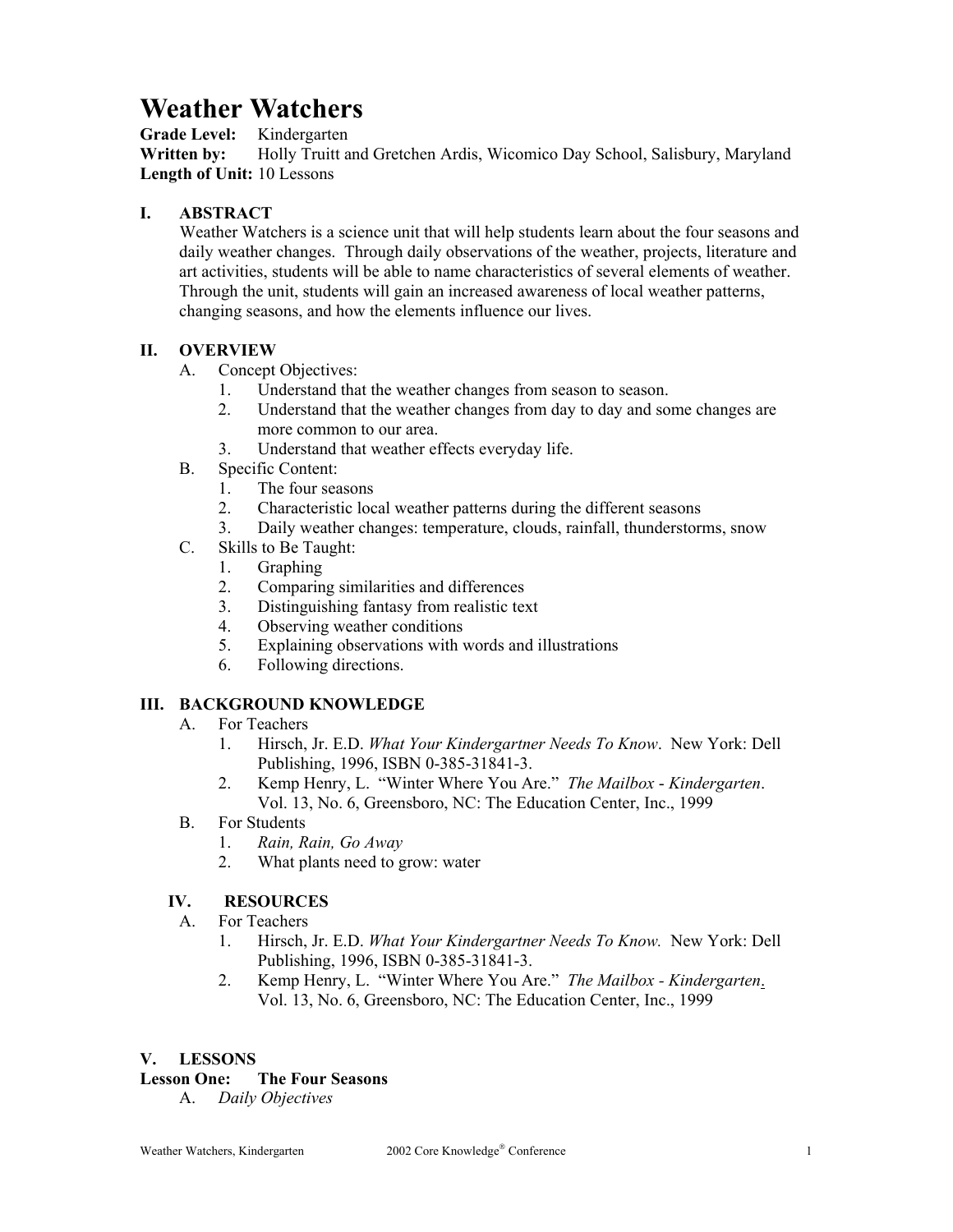- 1. Concept objective:
	- a. Understand that the weather changes from season to season.
- 2. Lesson Content:
	- a. The Four Seasons
- 3. Skill objective:
	- a. Students will compare the similarities and differences between the four seasons.
- B. *Materials*
	- 1. 1 piece of chart paper
	- 2. *What Your Kindergartner Needs to Know* by E.D. Hirsch, Jr.
	- 3. 1 piece of poster board
	- 4. *The Apple Pie Tree* by Zoe Hall
	- 5. Appendix A
	- 6. crayons or markers
- C. *Key Vocabulary*
	- 1. Seasons- the four parts of a year spring, summer, winter and fall
- D. *Procedures and Activities*
	- 1. Introduce the unit by completing a KWL chart on weather. On a piece of chart paper, make three columns. At the top of the first column write "What we know about weather." In the second column write "What we want to know about weather." Above the third column write "What we have learned about weather. Complete the first two columns with student responses.
	- 2. Explain during the next few days we will become "Weather Watchers." We will be watching the weather to learn more about how it changes from day to day and how those changes effect the decisions we make.
	- 3. Read and discuss pages 253-254 of *What Your Kindergartner Needs to Know*  "The Four Seasons."
	- 4. Divide a piece of poster board into 4 parts. Ask the students to name the four seasons. As they name each season, write one season in each of the four sections. Ask the students to share things for each season that are special. It can be weather (snow) or nature (leaves changing colors) related*.* List each event as the students dictate.
	- 5. Read *The Apple Pie Tree* by Zoe Hall.
- F. *Evaluation/Assessment*
	- 1. Using Appendix A, ask the student to draw the tree for each of the four seasons. They may draw things around the tree that are special to the season.

#### **Lesson Two: The Changing Weather**

- A. *Daily Objectives*
	- 1. Concept objective:
		- a. Understand that the weather changes from day to day and some changes are more common to our area.
	- 2. Lesson Content:
		- a. Daily weather changes
	- 3. Skill objectives:
		- a. Students will distinguish fantasy from realistic text.
		- b. Students will make observations of the weather and illustrate the observations.
- B. *Materials* 
	- 1. *What Your Kindergartner Needs to Know* by E.D. Hirsch, Jr.
	- 2. *Cloudy With A Chance of Meatballs* by Judi Barrett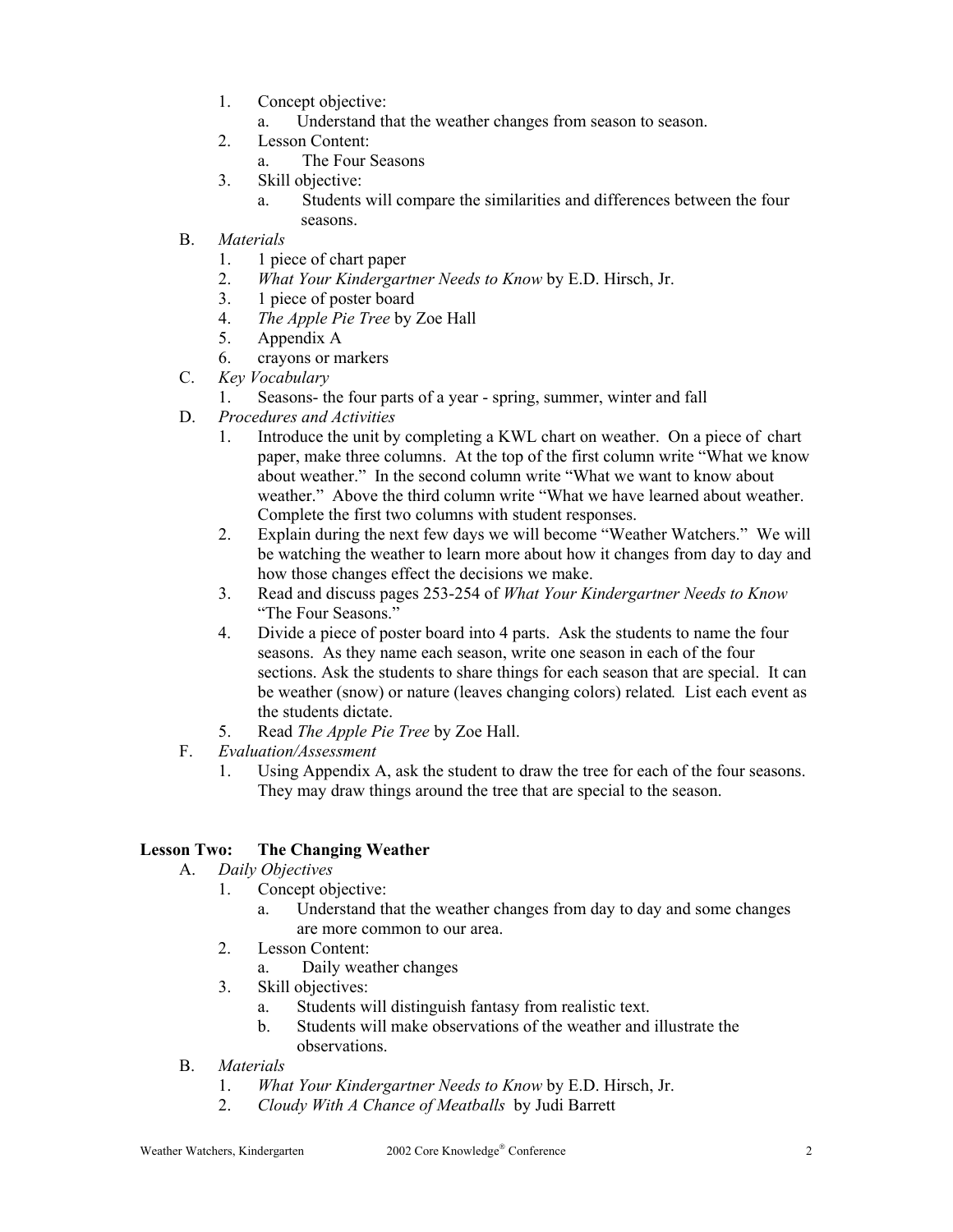- 3. 1 piece of chart paper
- 4. Appendix B stapled to the front of 9 sheets of paper. This will be a weather journal.
- 5. crayons or markers
- C. *Key Vocabulary*
	- 1. Weather- The state of the atmosphere at a given time and place described by temperature, moisture, wind velocity, etc.; what it is like outside
- D. *Procedures/Activities*
	- 1. Review the names of the four seasons.
	- 2. Read p. 256 of *What Your Kindergartner Needs to Know* "Talking About the Weather.*"*
	- 3. Ask students "What do we talk about when we talk about the weather?"
	- 4. Read *Cloudy With a Chance of Meatballs* by Judi Barrett
	- 5. Explain to the class fantasy means make-believe. On the chart paper, make two columns. Label the first one "real weather", the second "fantasy weather.' Ask students to name real weather (rain) and fantasy weather written in the story. Record the students' answers.
- E. *Assessment/Evaluation*
	- Instruct students to look outside. Their task is to illustrate today's weather on the first page of their weather journal.

#### **Lesson Three: Temperature**

- A. *Daily Objectives*
	- 1. Concept objective:
		- a. Understand that the weather changes from day to day and some changes are more common to our area.
	- 2. Lesson Content:
		- a. Temperature: thermometers are used to measure temperature
	- 3. Skill objectives:
		- a. Students will conclude which temperatures are warm and which are cool.
		- b. Students will graph the current temperature.
- B. *Material*s
	- 1. Weather Journal
	- 2. *What Your Kindergartner Needs to Know* by E.D. Hirsch, Jr.
	- 3. thermometer positioned outside
	- 4. Appendix C Temperature Graph -1 for each student OR 1 enlarged graph OR 1 graph reproduced on a transparency
	- 5. Appendix D Thermometer Paper 1 copy only, enlarged and laminated
	- 6. red wet erase marker
	- 7. Appendix E
	- 8. crayons or markers
- C. *Key Vocabulary*
	- 1. Temperature- the degree of hotness or coldness of a body or environment; hot, warm, cool or cold
	- 2. Thermometer- an instrument used to measure the temperature
- D. *Procedures/Activities*
	- 1. Discuss today's weather and illustrate the weather in the Weather Journal.
	- 2. Read p. 256 of *What Your Kindergartner Needs to Know "*Temperature.*"*
	- 3. Introduce the thermometer positioned outside. Show students how to read the thermometer. Write ° where students can see. Discuss the meaning of the degree symbol.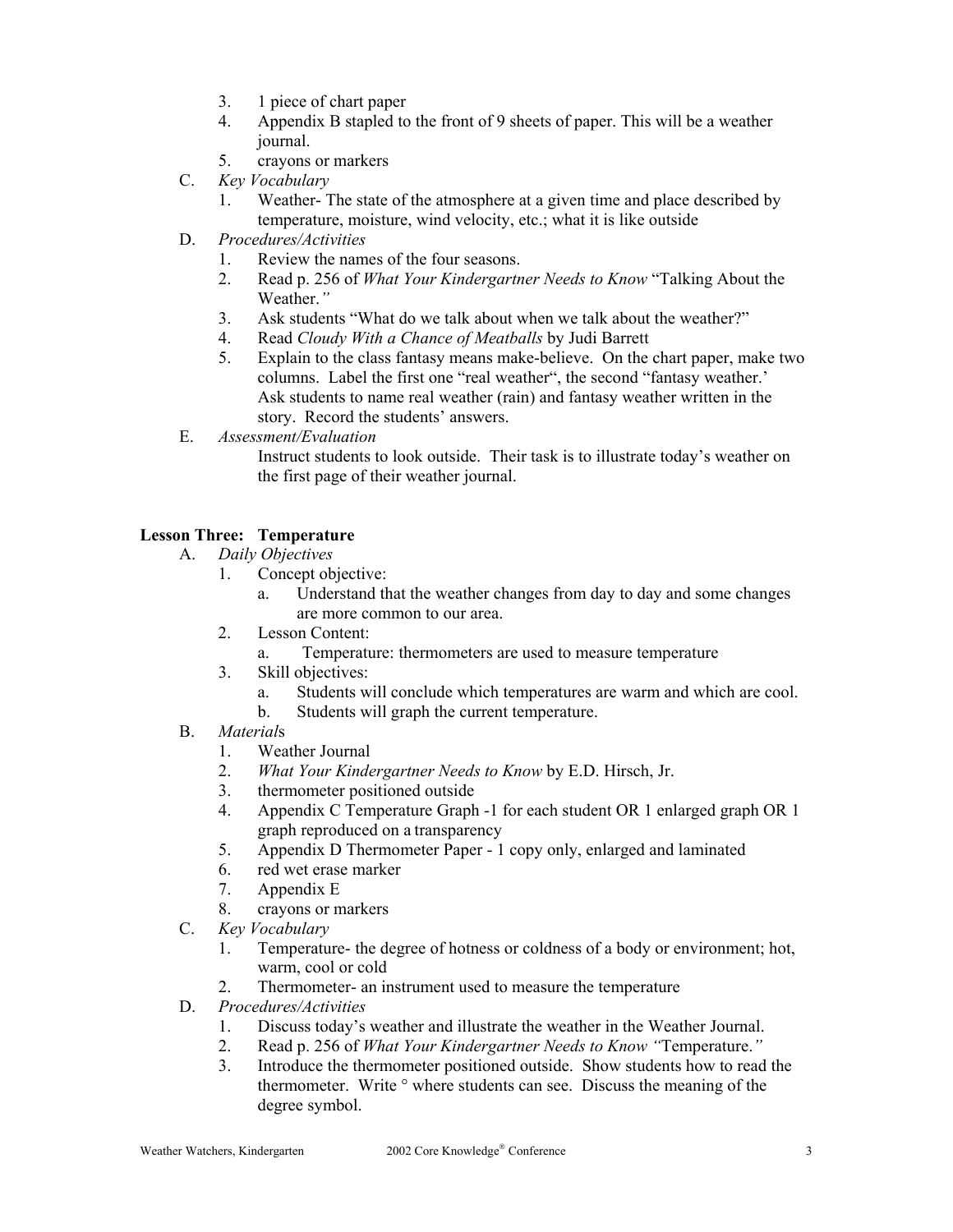- 4. Display the temperature graph. Show students how to place one finger on day one, another finger on the other hand on the line closest to today's temperature. Color the boxes up to the correct line for today's temperature.
- 5. Using the thermometer in Appendix D, show different temperatures by coloring with the red wet erase marker. Ask if it is a hot, warm, cool or cold temperature. Ask student what clothes they would wear for each temperature.
- E. *Assessment/Evaluation*
	- 1. Complete Appendix E. Fill in the blanks with today's temperature and if the temperature is hot, warm, cool or cold. Students will illustrate what they enjoy doing when the temperature is similar to today's.

#### **Lesson Four: The Sun**

- A. *Daily Objectives*
	- 1. Concept objective:
		- a. Understand that the weather changes from day to day and some changes are more common to our area.
	- 2. Lesson Content:
		- a. The sun: source of light and warmth
	- 3. Skill objective:
		- a. Students will classify which colors become the warmest on a warm day.
- B. *Materials*
	- 1. Weather Journal
	- 2. temperature graph
	- 3. 2 small rocks, stones or pieces of gravel for each student
	- 4. black and white paint
	- 5. paint brushes
	- 6. Appendix F
	- 7. crayons or markers
- C. *Key Vocabulary*
	- 1. Sun: Gives our Earth light and warmth
- D. *Procedures/Activities*

**\*\*Prior to today's lesson, give each student two small rocks. Instruct students to paint one rock completely white and the other completely black. Allow drying, then place both rocks in the sun one-hour before the lesson.** 

- 1. Complete the Weather Journal and record the current temperature on the graph.
- 2. Ask students to imagine being outside in the sun. How does the sun feel on their skin? Imagine they are standing on top of pavement - a black parking lot. How would their feet feel if they did not have on shoes? Let students act out how they would walk.
- 3. Go outside and touch both rocks. Which rock is the warmest, black or white? What made the rocks warm? Have children hypothesize why the dark rock is the warmest. Explain that the black rock soaks up the heat, but the white rock reflects the heat.
- 4. Ask students "What will become warmer -dark or light colors? Which would you wear on a hot day?"
- E. *Assessment/Evaluation*
	- 1. Complete Appendix F by illustrating which colors the students would or would not wear on a hot day.

#### **Lesson Five: Clouds**

- A. *Daily Objectives*
	- 1. Concept objective: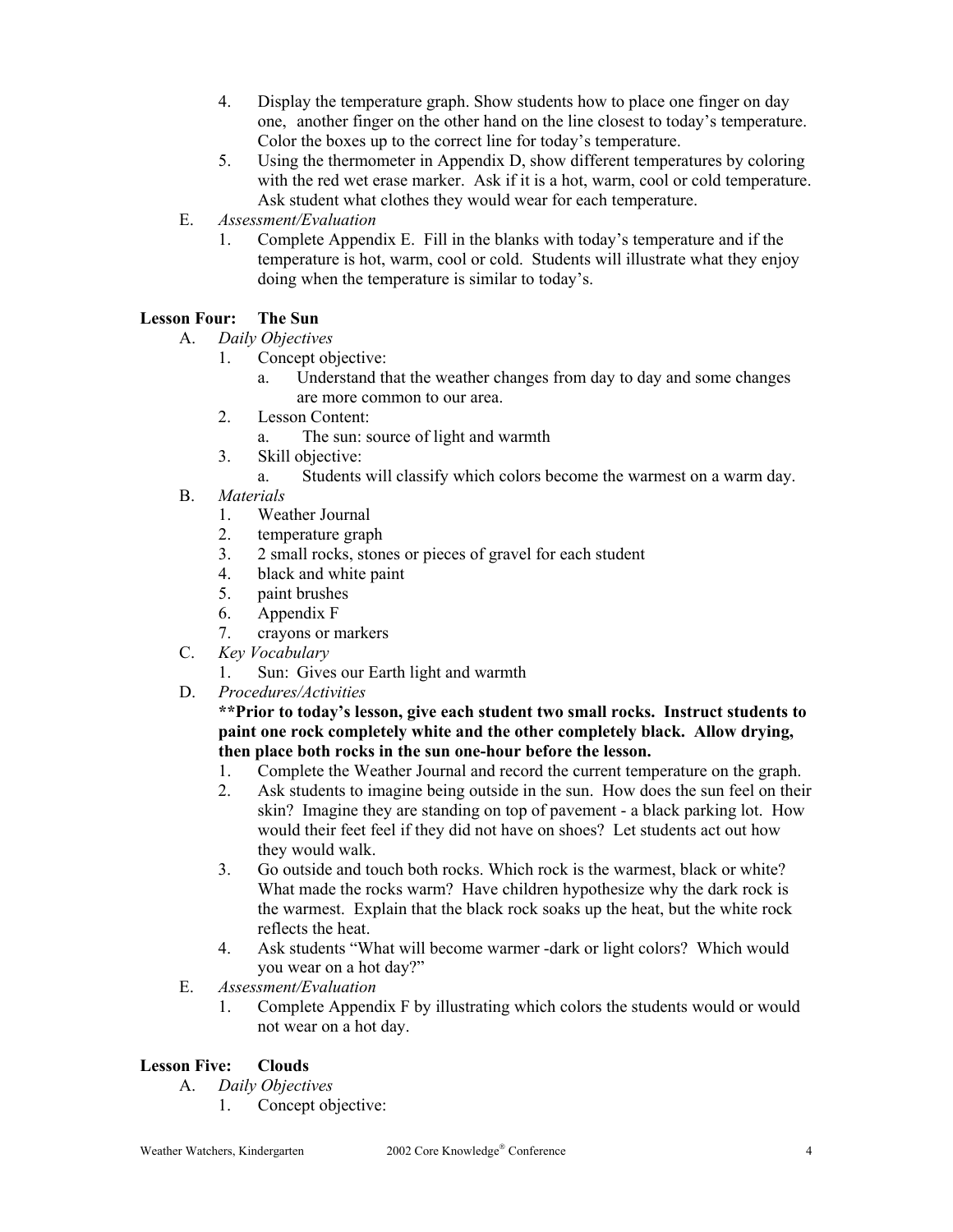- a. Understand that the weather changes from day to day and some changes are more common to our area.
- 2. Lesson Content:
	- a. Clouds
- 3. Skill objective:
	- a. Students will observe cloud conditions and illustrate their observations.
- B. *Materials*
	- 1. Weather Journal
	- 2. temperature graph
	- 3. *What Your Kindergartner Needs to Know* by E.D. Hirsch, Jr.
	- 4. *It Looked Like Spilt Milk* by Charles G. Shaw
	- 5. 1 piece of white paper per student
	- 6. 1 piece of blue construction paper per student
- 7. glue<br>C. *Key Vocab*
- Key *Vocabulary* 
	- 1. Clouds- a visible mass in the air consisting of tiny drops of water or bits of ice
- D. *Procedures/Activities*
	- 1. Complete the Weather Journal and record the current temperature on the graph.
	- 2. Read pg. 256 257 of *What Your Kindergartner Needs to Know "*Clear or Cloudy?"
	- 3. Look out the window or go outside. Take a few minutes to watch the clouds
	- 4. Read *It Looked Like Spilt Milk* by Charles G. Shaw. Ask the students to describe the clouds they observed today.
- E. *Assessment/Evaluation*
	- 1. Have students tear the white paper into small pieces. Glue the torn white paper on the blue paper to look like the clouds they observed today.

#### **Lesson Six: Rain**

- A. *Daily Objectives*
	- 1. Concept objective:
		- a. Understand that the weather changes from day to day and some changes are more common to our area.
	- 2. Lesson Content:
		- a. Rainfall: how the condition of the ground varies with rainfall; rainbows
	- 3. Skill objective:
		- a. Students will identify the effects of rain, both favorable and unfavorable.
- B. *Materials*
	- 1. Weather Journal
	- 2. temperature graph
	- 3. *What Your Kindergartner Needs to Know* by E.D. Hirsch, Jr.
	- 4. *Rain Talk* by Mary Serfozo
	- 5. prism
	- 6. Appendix G
	- 7. crayons or markers
- C. *Key Vocabulary* 
	- 1. Rain- drops of water that fall to the earth
- D. *Procedures/Activities*
	- 1. Complete the Weather Journal and record the current temperature on the graph.
	- 2. Read *Rain Talk* by Mary Serfozo
	- 3. Ask students "What parts of the story were caused by the rain?"(the girl uses her umbrella, she goes inside, the rainbow, etc.)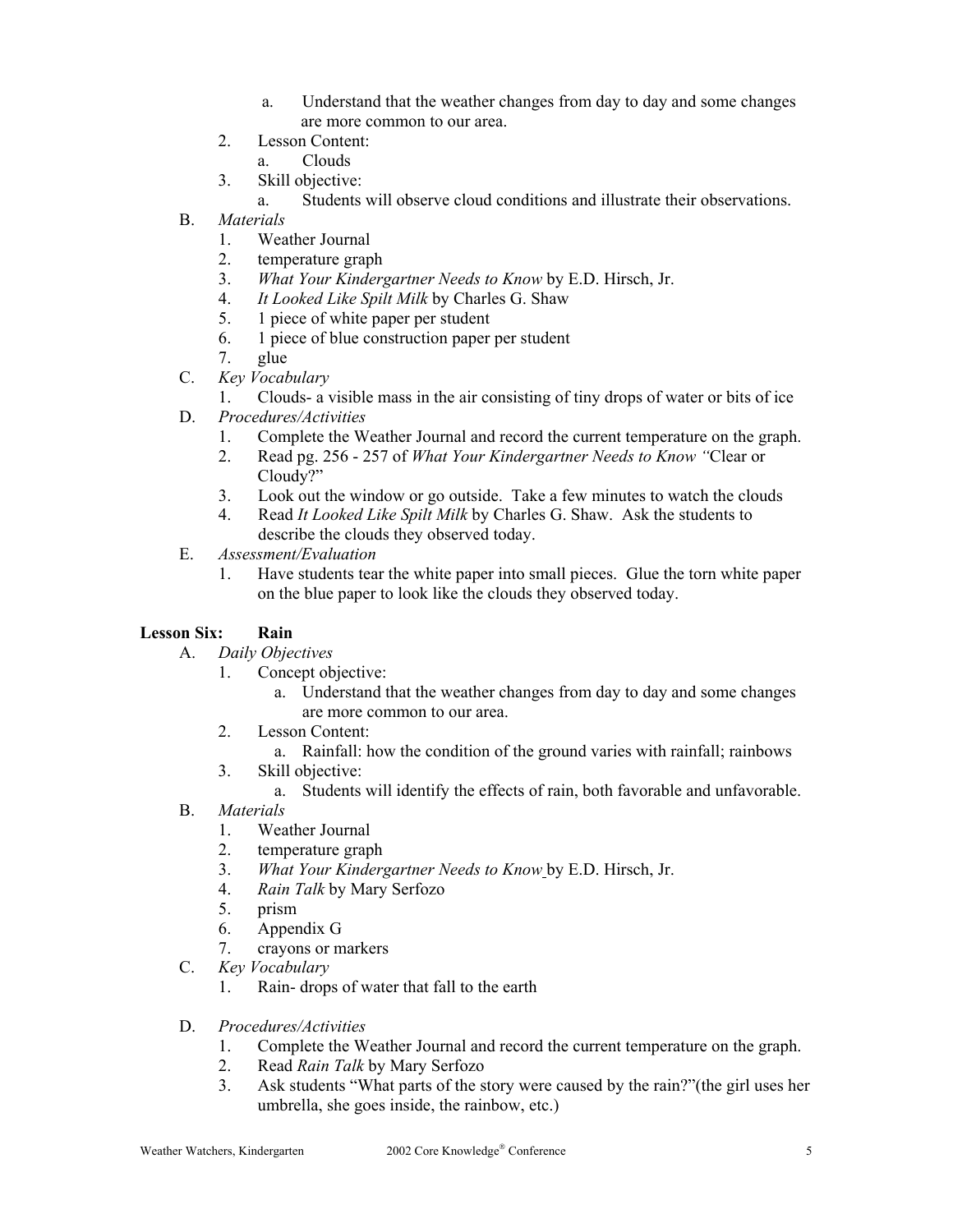- 4. Read pages 259 260 of *What Your Kindergartner Needs to Know* "Rain"
- 5. Ask the following questions:

"What does the sky look like when it rains?"

"What does a plant look like with out water?" "What does a healthy plant look like?"

"What else needs water or rain?"

- 6. Show students a prism to illustrate rainbow. Ask class "What colors do you see in a rainbow?"
- 7. Recite *Rain, Rain, Go Away*. Ask "What are some other things you cannot do in the rain?"
- E. *Assessment/Evaluation*
	- 1. Complete Appendix G. Students should complete the sentence with what they like to do and don't like to do on a rainy day.

#### **Lesson Seven: Snow**

- A. *Daily Objectives*
	- 1. Concept objective:
		- a. Understand that the weather changes from day to day and some changes are more common to our area.
	- 2. Lesson Content:
		- a. snow and snowflakes; blizzard
	- 3. Skill objectives:
		- a. Students will estimate and observe the temperature of ice.
		- b. Students will recognize and illustrate events unique to a snowy day.
- B. *Materials*
	- 1. Weather Journal
	- 2. temperature graph
	- 3. *What Your Kindergartner Needs to Know* by E.D. Hirsch, Jr.
	- 4. *I Am Snow* by Jean Marzollo
	- 5. 3 thermometers
	- 6. ice in a container
	- 7. refrigerated water in a container
	- 8. tap water in a container
	- 9. 1 piece of blue construction paper per student
	- 10. several round balloons, half full of air and tied
	- 11. white paint
	- 12. materials suitable to decorate snow people
	- 13. Appendix H This may be enlarged or duplicated on a transparency.
	- 14. crayons or markers
	- 15. Appendix I
- C. *Key Vocabulary*
	- 1. Snow- frozen particles of water that fall to the earth
- D. *Procedures/Activities*
	- 1. Complete the Weather Journal and record the current temperature on the graph.
	- 2. Read p 260 of *What Your Kindergartner Needs to Know* "Snow*"*
	- 3. Ask students "Does our area see a lot of snow? How often do we see a blizzard?"
	- 4. How cold does the temperature need to be to freeze water? Have students estimate the temperature water needs to reach. Then, use a thermometer to test tap water, refrigerated water and ice. Use Appendix H to record the temperatures.
	- 5. Read *I Am Snow* by Jean Marzollo*.* List the activities in the story that can only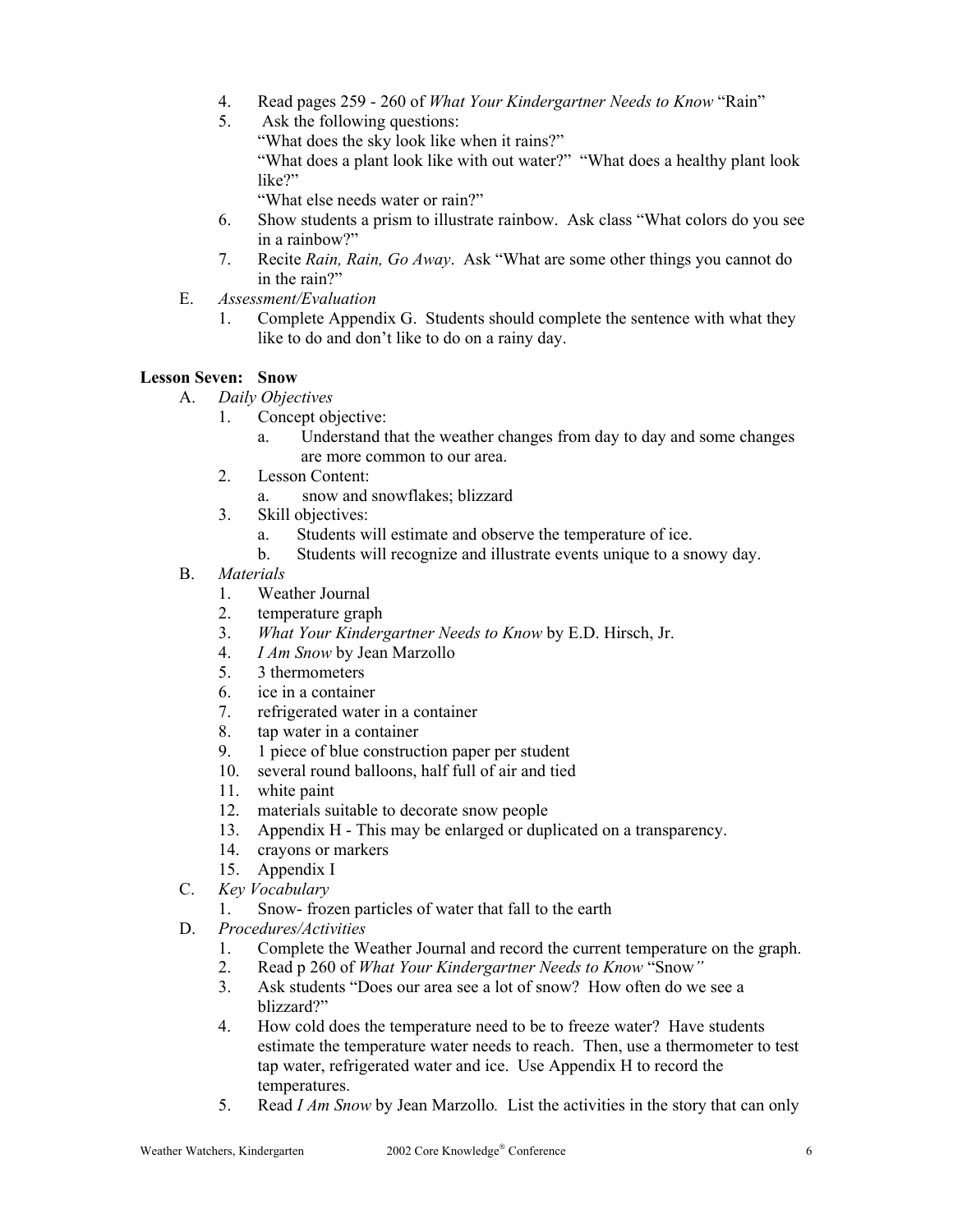be performed in the snow.

- E. *Evaluation/Assessment*
	- 1. Complete Appendix I by illustrating the things they observe only in the snow.
- F. Extension:
	- 1. Make balloon snow people. Give each child 1 piece of blue construction paper. Working one-on-one with a child, dip the bottom portion of a half blown round balloon in white paint. Gently press the balloon onto the bottom of the paper to make the bottom of a snowman. Repeat twice, making each circle smaller. This may be performed while the remainder of the class is completing Appendix H. Allow the paint to dry. Then let students decorate their snow people with yarn, sequins, buttons, fabric scraps, etc.

#### **Lesson Eight: Thunderstorms**

- A. *Daily Objectives*
	- 1. Concept objective:
		- a. Understand that the weather changes from day to day and some changes are more common to our area.
	- 2. Lesson Content:
		- a. thunderstorms; lightning and thunder
	- 3. Skill objectives:
		- a. Students will predict the plot of a story.
		- b. Students will evaluate the safety of their actions during thunderstorms.
- B. *Materials*
	- 1. Weather Journal
	- 2. temperature graph
	- 3. *What Your Kindergartner Needs to Know* by E.D. Hirsch, Jr.
	- 4. *Thunder Cake* by Patricia Polacco
	- 5. 1 piece of chart paper
	- 6. Appendix J
	- 7. crayons or markers
- C. *Key Vocabulary*
	- 1. lightning- streaks of light in the sky caused by static electricity
	- 2. thunder- loud noises occurring after lightning
	- 3. thunderstorm- a weather event including lightning and thunder.
- D. *Procedures/Activities*
	- 1. Complete the Weather Journal and record the current temperature on the graph.
	- 2. Read p 262 of *What Your Kindergartner Needs to Know "*Storms"
	- 3. Ask students "Raise your hand if you have seen and heard a thunderstorm. If you like thunderstorms, put your thumb up. If you do not like thunderstorms, put your thumb down." Ask students why they like or do not like thunderstorms.
	- 4. Show the students the book *Thunder Cake* by Patricia Polacco. Ask students to predict what the story will be about.
	- 5. Read *Thunder Cake.* Ask, "How did the little girl feel about storms at the beginning of the story? How did she feel at the end? Why did her feelings change?"
	- 6. Ask students to dictate their activities during a thunderstorm. Have the class decide if it is safe or unsafe.
- E. *Evaluation/Assessment*
	- 1. Complete Appendix J by having students illustrate their own safe activity during a thunderstorm.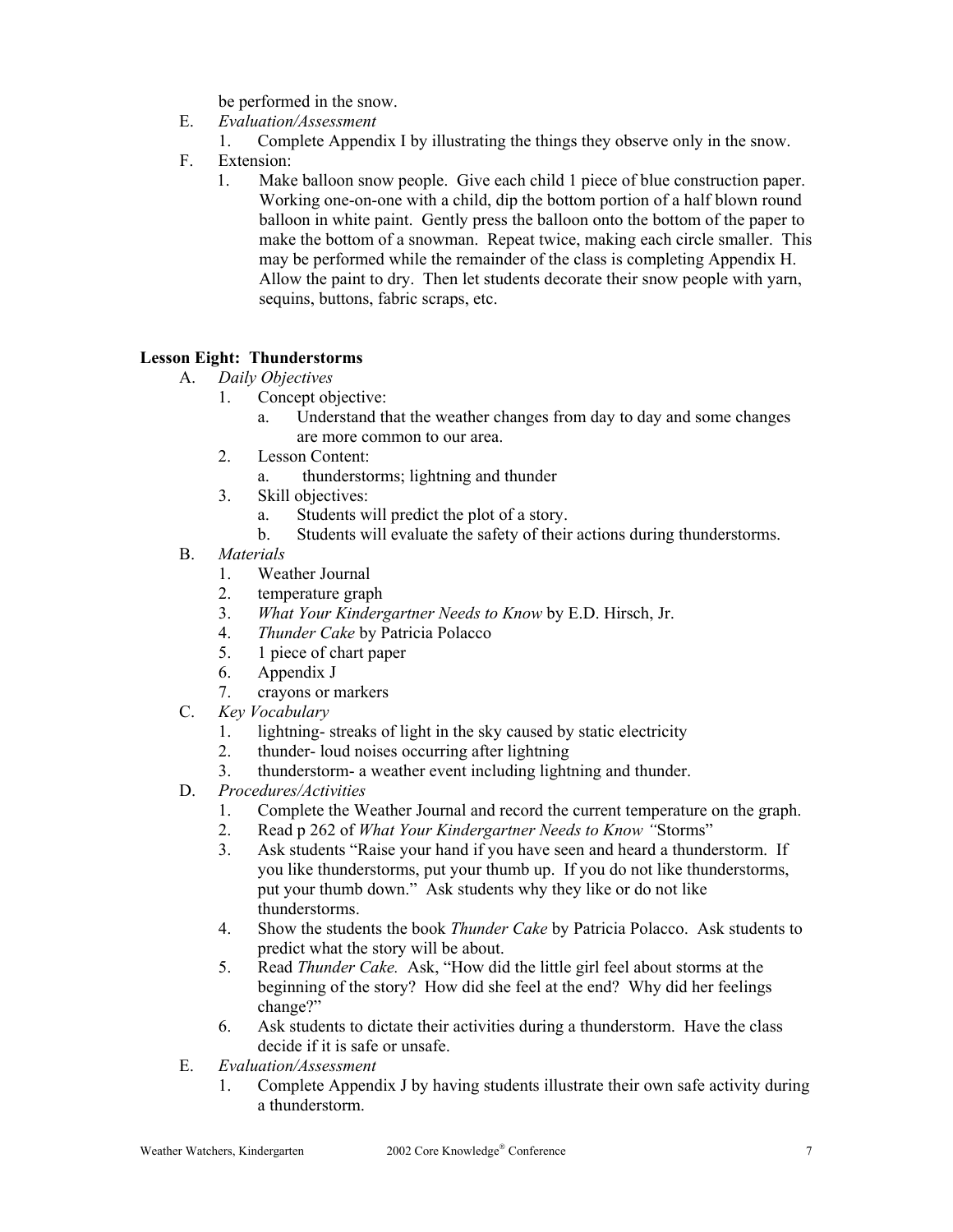#### **Lesson Nine: Wind**

- A. *Daily Objectives*
	- 1. Concept objective:
		- a. Understand that weather effects everyday life.
	- 2. Lesson Content:
		- a. daily weather changes
	- 3. Skill objective:
		- a. Students will give an example of how the wind can make activities hard or easy to perform.
- B. *Materials*
	- 1. Weather Journal
	- 2. temperature graph
	- 3. Wh*at Your Kindergartner Needs to Know* by E.D. Hirsch, Jr.
	- 4. soap and wand to blow bubbles
	- 5. Appendix K
	- 6. crayons or markers
- C. *Key Vocabulary*
	- 1. Wind: moving air
- D. *Procedures/Activities*
	- 1. Complete the Weather Journal and record the current temperature on the graph.
	- 2. Read p 257 of *What Your Kindergartner Needs to Know,* "*The Wind."*
	- 3. Ask, "What are some things the wind helps us to do? What things are hard to do in the wind?"
	- 4. Go on a walk. Ask, "What are some things we see moving in the wind?"
	- 5. Blow bubbles to see the direction of the wind. Try to blow them when the wind is at variable speeds. Ask , "What happens when the bubbles are blown when the wind is blowing harder? How about softer?"
- E. *Evaluation/Assessment*
	- 1. Complete Appendix K by illustrating windy day activities

#### **Lesson Ten: Weather Watchers Watch Local Weather**

- A. *Daily Objectives*
	- 1. Concept objective:
		- a. Understand that weather effects everyday life.
	- 2. Lesson Content:
		- a. Characteristic local weather patterns during the different seasons
	- 3. Skill objective:
		- a. Students will identify ways recent local weather has affected their choices.
- B. *Materials*
	- 1. Weather Journal
	- 2. temperature graph
	- 3. *Froggy Gets Dressed* by Jonathan London
	- 4. Appendix L
	- 5. crayons or markers
- C. *Key Vocabulary*
	- 1. Meteorologist: a person who studies the weather
- D. *Procedures/Activities*
	- 1. Complete the Weather Journal and record the current temperature on the graph.
	- 2. Read *Froggy Gets Dressed* by Jonathan London
	- 3. Ask "Why did Froggy wear the clothing in the story? Look at the Weather Journals and the temperature graph. Ask, "How did the weather help us make choices?" (no recess, played in the snow, wore a sweater, flew a kite, etc.)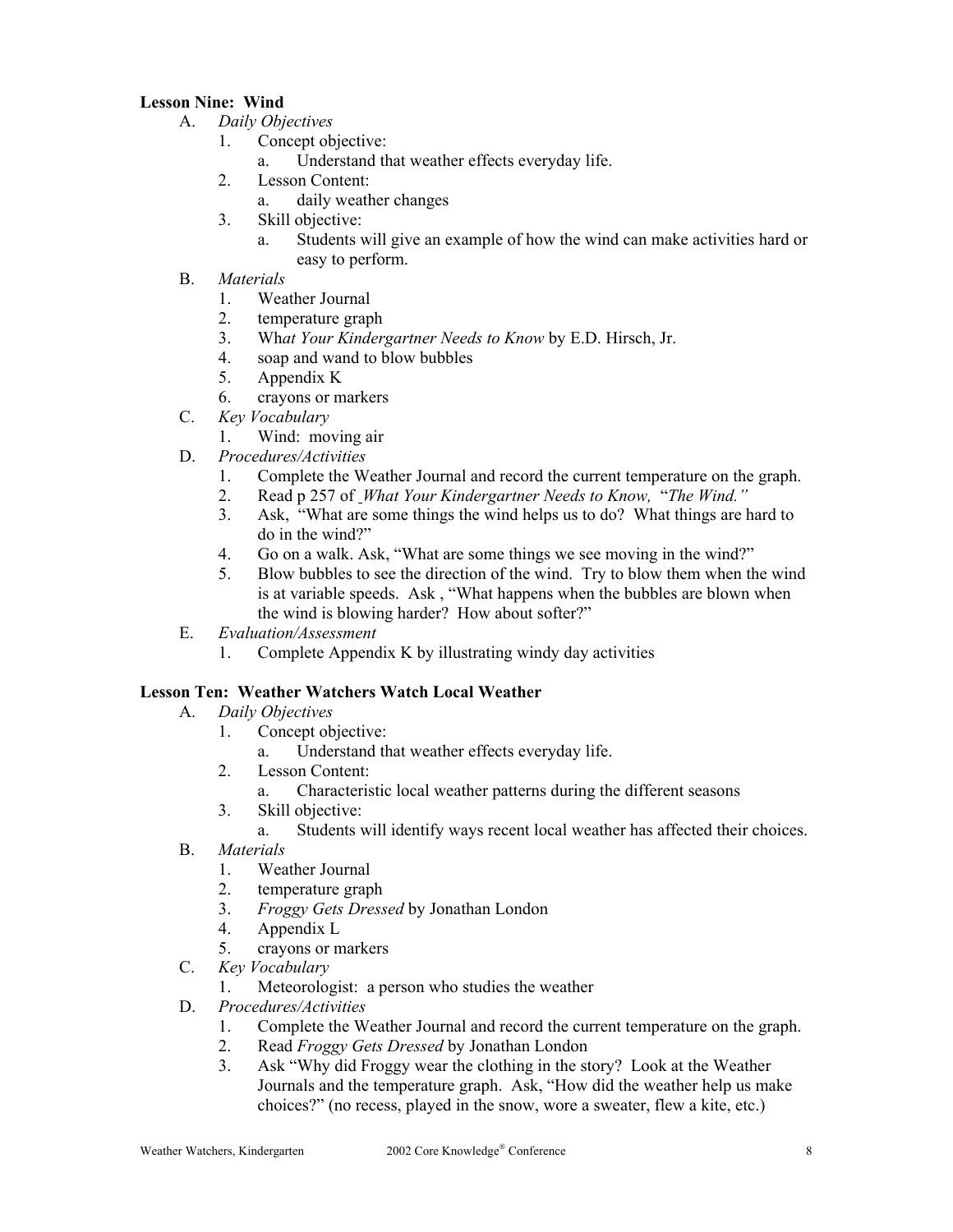- 4. Explain, "People watch a meteorologist to find out about the weather. A meteorologist is someone who studies the weather. What are some reasons people need to know about the weather?" (picnic, garden needs rain, etc.)
- E. *Evaluation/Assessment*
	- 1. Complete Appendix L by filling in the blank with the students' favorite element of weather and illustrating the things a student may do in that particular weather.

#### **VI. Culminating Activity**

A. Arrange for a visit from a local meteorologist or a field trip to a local weather station. Center the experience on the need for the meteorologist to observe weather conditions and the instruments the meteorologist uses to make these observations. Encourage students to develop questions before the encounter.

#### **VII. Handouts/Worksheets**

A. Appendices A - L

#### **VIII. Bibliography**

- A. Barrett, J. *Cloudy With A Chance of Meatballs.* New York: Scholastic, 1978. 0-590- 30384-8.
- B. Branley, F.M. *Flash, Crash, Rumble, and Roll.* New York: Scholastic, 1985. 0-590- 38167-7.
- C. de Paola, T. *The Cloud Book.* New York: Scholastic, 1975. 0-590-08531-X.
- D. Gibbons, G. *The Reasons For Seasons.* New York: Scholastic, 1995. 0-590-90735-  $\mathcal{D}$
- E. Hall, Z. *The Apple Pie Tree.* New York: Scholastic, 1996. 0-590-62383-4*.*
- F. Hirsch, Jr. E.D. *What Your Kindergartner Needs To Know.* New York: Dell Publishing, 1996, 0-385-31841-3.
- G. Kemp Henry, L. "Winter Where You Are." *The Mailbox Kindergarten.* Vol. 13, No. 6, Greensboro, NC: The Education Center, Inc., 1999.
- H. London, J. *Froggy Gets Dressed.* New York: Scholastic, 1992. 0-590-61730-3.
- I. Marzollo, J. *I Am Snow.* New York: Scholastic, 1998. 0-590-64174-3*.*
- J. Palazzo, J. *What Makes the Weather.* USA: Troll, 1982. 0-89375-654-7.
- K. Polacco, P. *Thunder Cake*. New York: Scholastic, 1990. 0-590-45426-9.
- L. Santrey, L. *What Makes the Wind*. U.S.A.: Troll, 1982. 0-89375-584-2
- M. Seasons and Weather. *Celebrate Reading Unit 7 Kindergarten Ecology.* Glenview, Ill: Scott Foresman, 1997. 0-673-81118-2.
- N. Serfozo, M. *Rain Talk.* New York: Scholastic, 1990. 0-590-45358-0*.*
- O. Shaw, C.G. *It Looked Like Spilt Milk*. New York: Scholastic, 1947. 0-590-42875-6.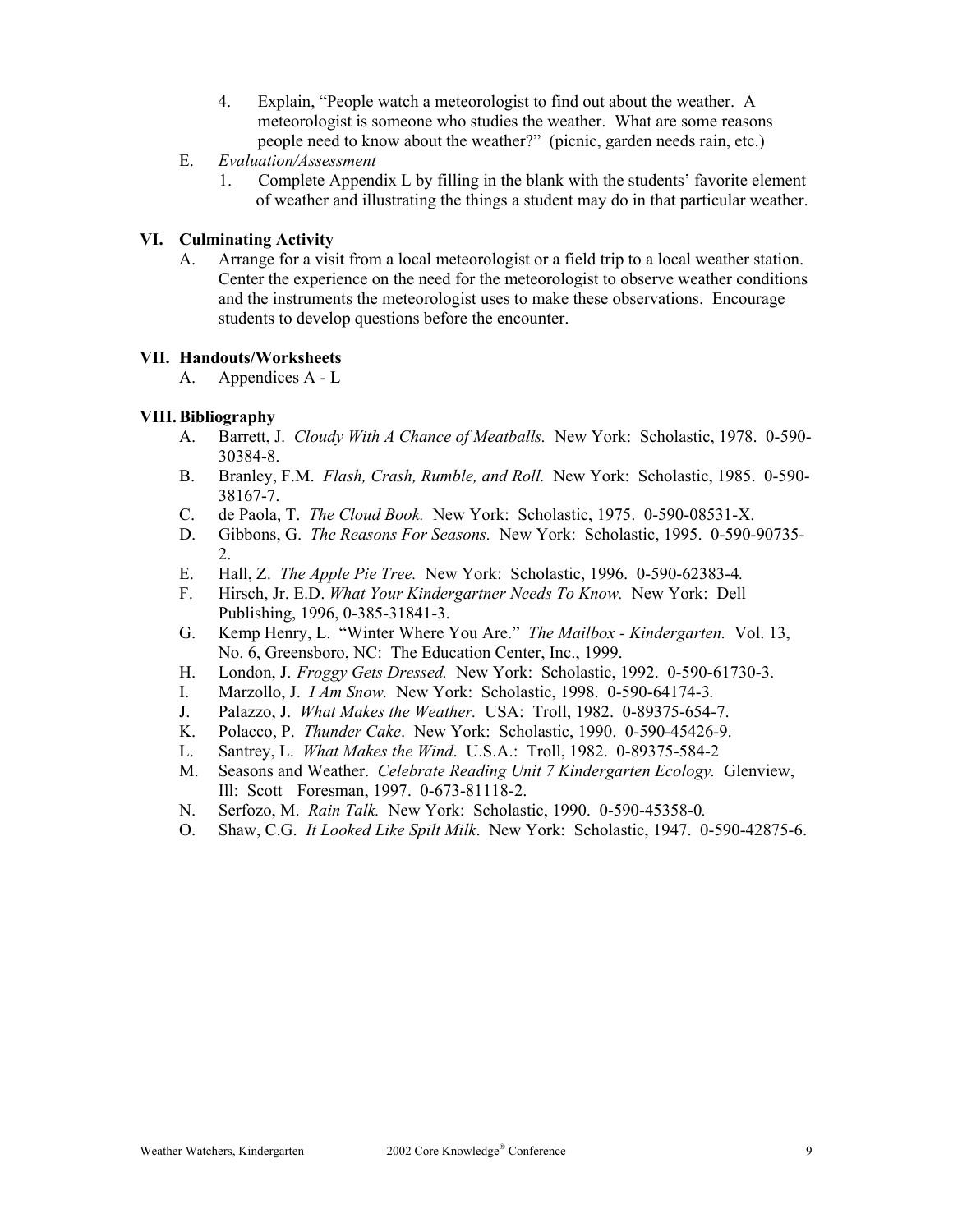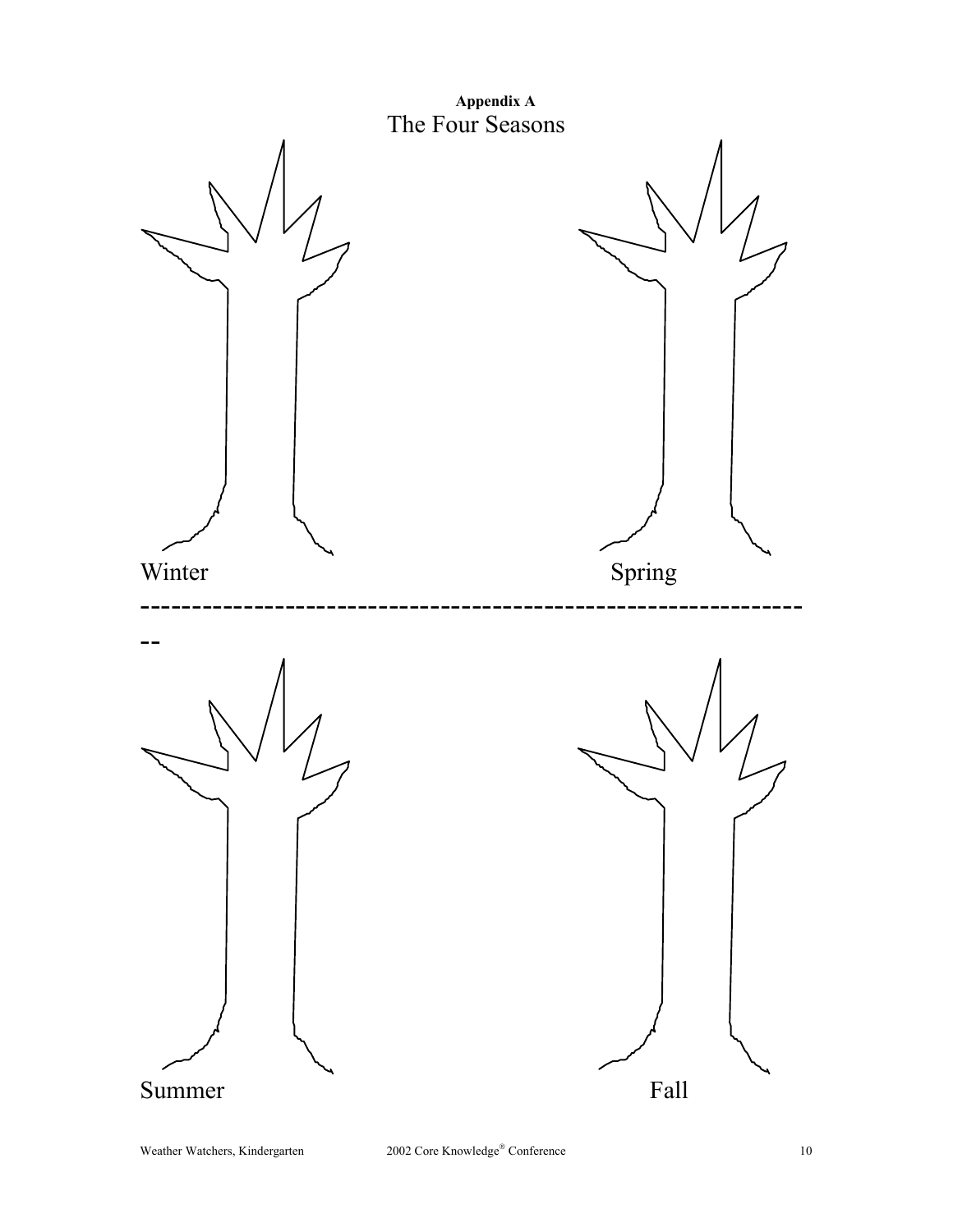**Appendix B** 



# My Weather Journal

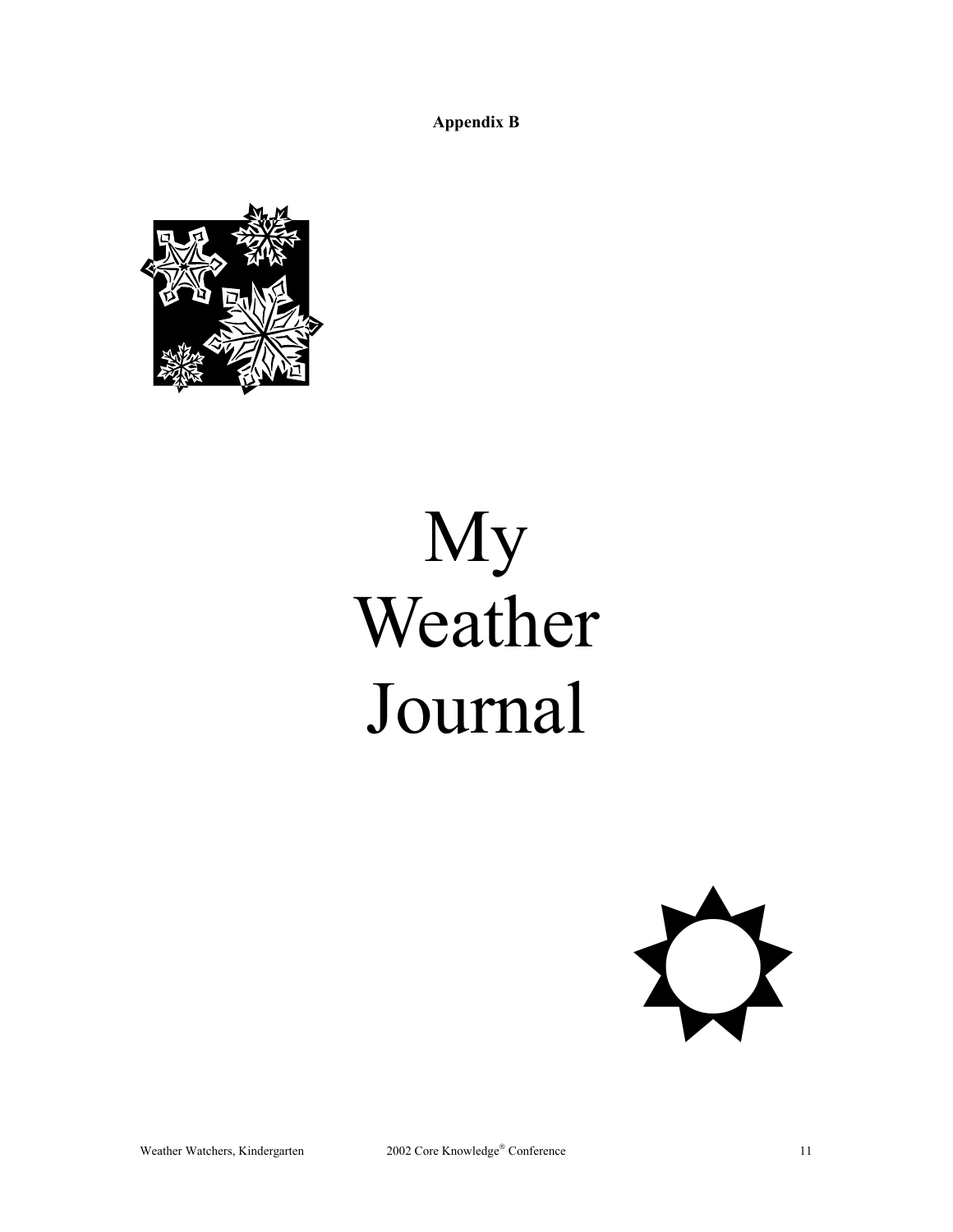| Appendix C  |       |       |         |                |       |                |                    |                    |  |
|-------------|-------|-------|---------|----------------|-------|----------------|--------------------|--------------------|--|
| 110         |       |       |         |                |       |                |                    |                    |  |
| $105$       |       |       |         |                |       |                |                    |                    |  |
| 100         |       |       |         |                |       |                |                    |                    |  |
| 95          |       |       |         |                |       |                |                    |                    |  |
| $90\,$      |       |       |         |                |       |                |                    |                    |  |
| 85          |       |       |         |                |       |                |                    |                    |  |
| 80          |       |       |         |                |       |                |                    |                    |  |
| 75          |       |       |         |                |       |                |                    |                    |  |
| $70\,$      |       |       |         |                |       |                |                    |                    |  |
| 65          |       |       |         |                |       |                |                    |                    |  |
| 60          |       |       |         |                |       |                |                    |                    |  |
| 55          |       |       |         |                |       |                |                    |                    |  |
| 50          |       |       |         |                |       |                |                    |                    |  |
| 45          |       |       |         |                |       |                |                    |                    |  |
| 40          |       |       |         |                |       |                |                    |                    |  |
| 35          |       |       |         |                |       |                |                    |                    |  |
| $30\,$      |       |       |         |                |       |                |                    |                    |  |
| 25          |       |       |         |                |       |                |                    |                    |  |
| $20\,$      |       |       |         |                |       |                |                    |                    |  |
| 15          |       |       |         |                |       |                |                    |                    |  |
| $10\,$      |       |       |         |                |       |                |                    |                    |  |
| $\mathbf 5$ |       |       |         |                |       |                |                    |                    |  |
| $\pmb{0}$   |       |       |         |                |       |                |                    |                    |  |
|             | Day 1 | Day 2 | Day $3$ | $\sqrt{$ Day 4 | Day 5 | $\sqrt{$ Day 6 | $\overline{Day 7}$ | $\overline{Day 8}$ |  |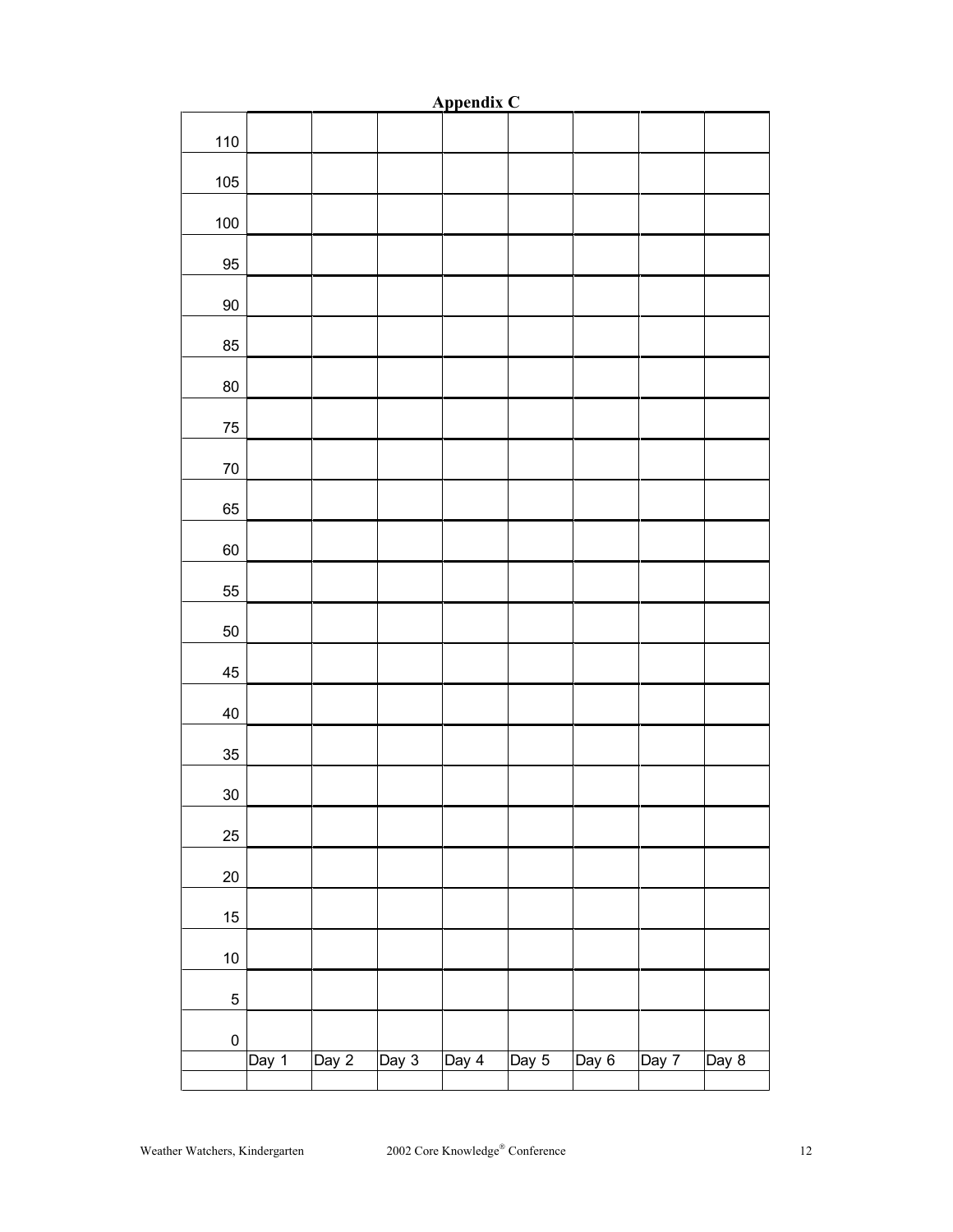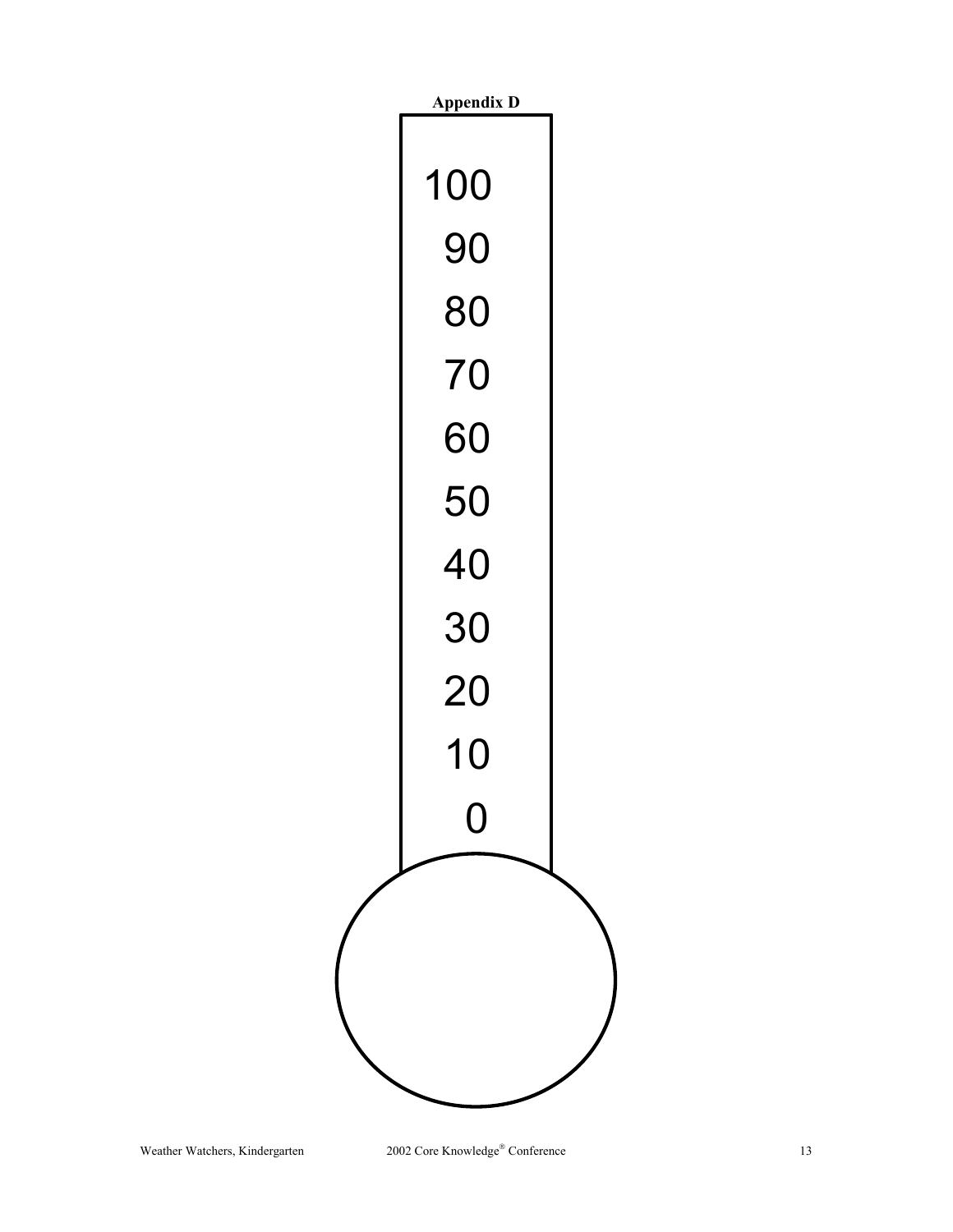**Appendix E** 

### It is \_\_\_\_\_° today. This is what I like to do when the weather is \_\_\_\_\_\_\_\_.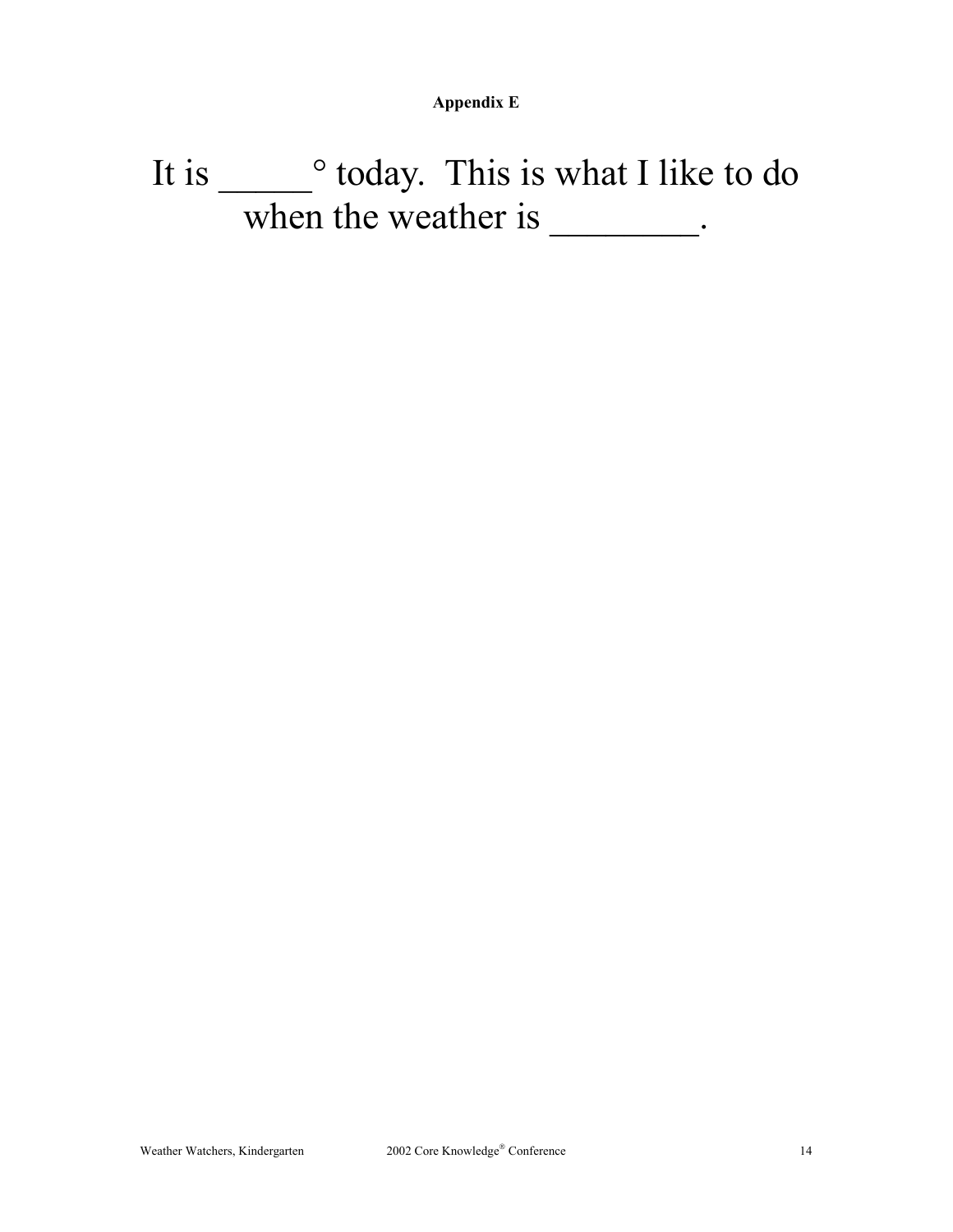**Appendix F** 

On a hot day, these are the colors I would wear.

------------------------------------------------------

I would not wear these colors.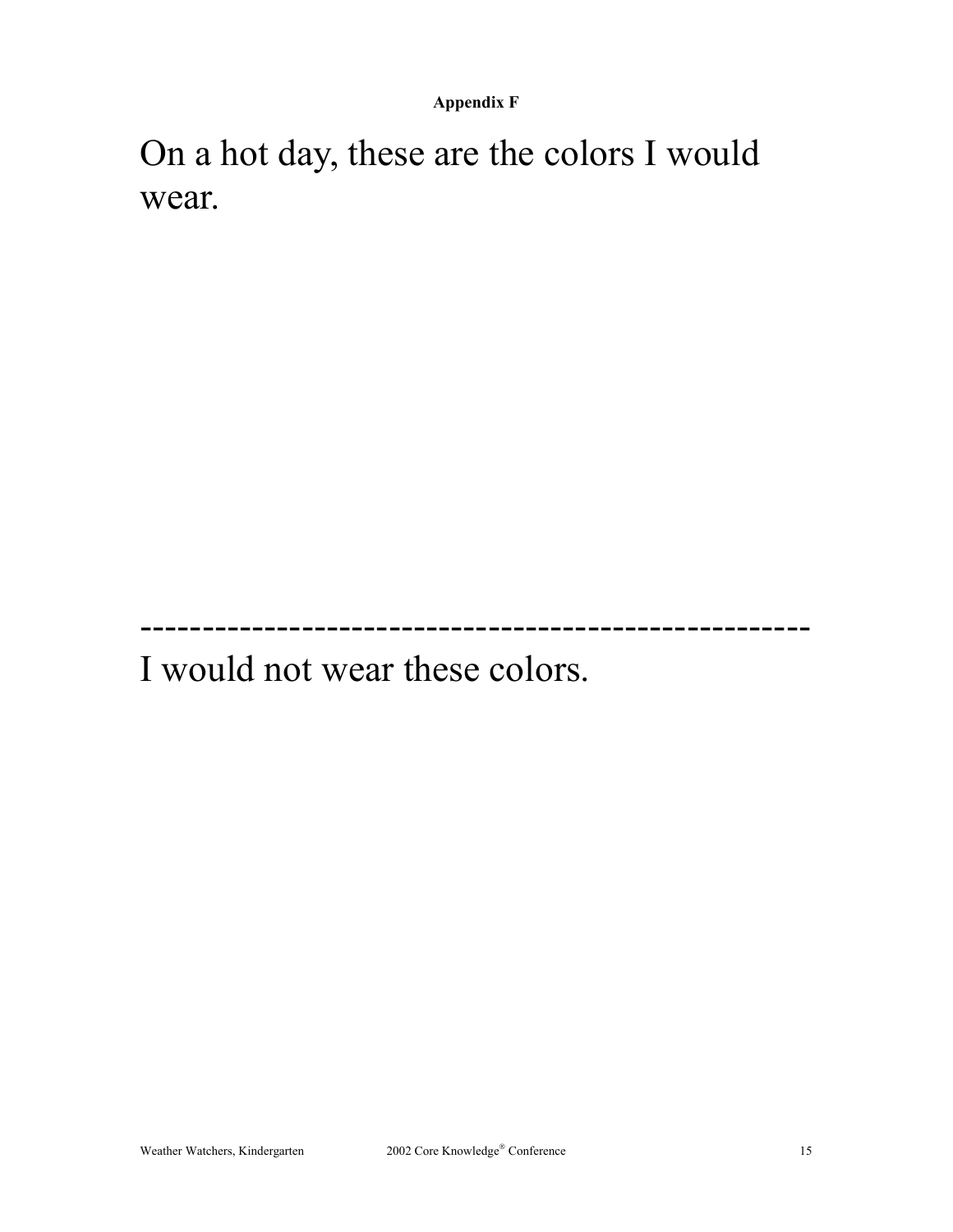**Appendix G**

\_\_\_\_\_\_\_\_\_\_\_\_\_\_\_\_\_\_\_\_\_\_\_\_\_\_\_\_\_\_\_\_\_\_.

 $\frac{1}{\sqrt{2}}$  ,  $\frac{1}{\sqrt{2}}$  ,  $\frac{1}{\sqrt{2}}$  ,  $\frac{1}{\sqrt{2}}$  ,  $\frac{1}{\sqrt{2}}$  ,  $\frac{1}{\sqrt{2}}$  ,  $\frac{1}{\sqrt{2}}$  ,  $\frac{1}{\sqrt{2}}$  ,  $\frac{1}{\sqrt{2}}$  ,  $\frac{1}{\sqrt{2}}$  ,  $\frac{1}{\sqrt{2}}$  ,  $\frac{1}{\sqrt{2}}$  ,  $\frac{1}{\sqrt{2}}$  ,  $\frac{1}{\sqrt{2}}$  ,  $\frac{1}{\sqrt{2}}$ 

### On a rainy day I like to \_\_\_\_\_\_\_\_\_\_\_\_\_\_\_

I don't like to\_\_\_\_\_\_\_\_\_\_\_\_\_\_\_\_\_\_\_\_\_\_\_\_\_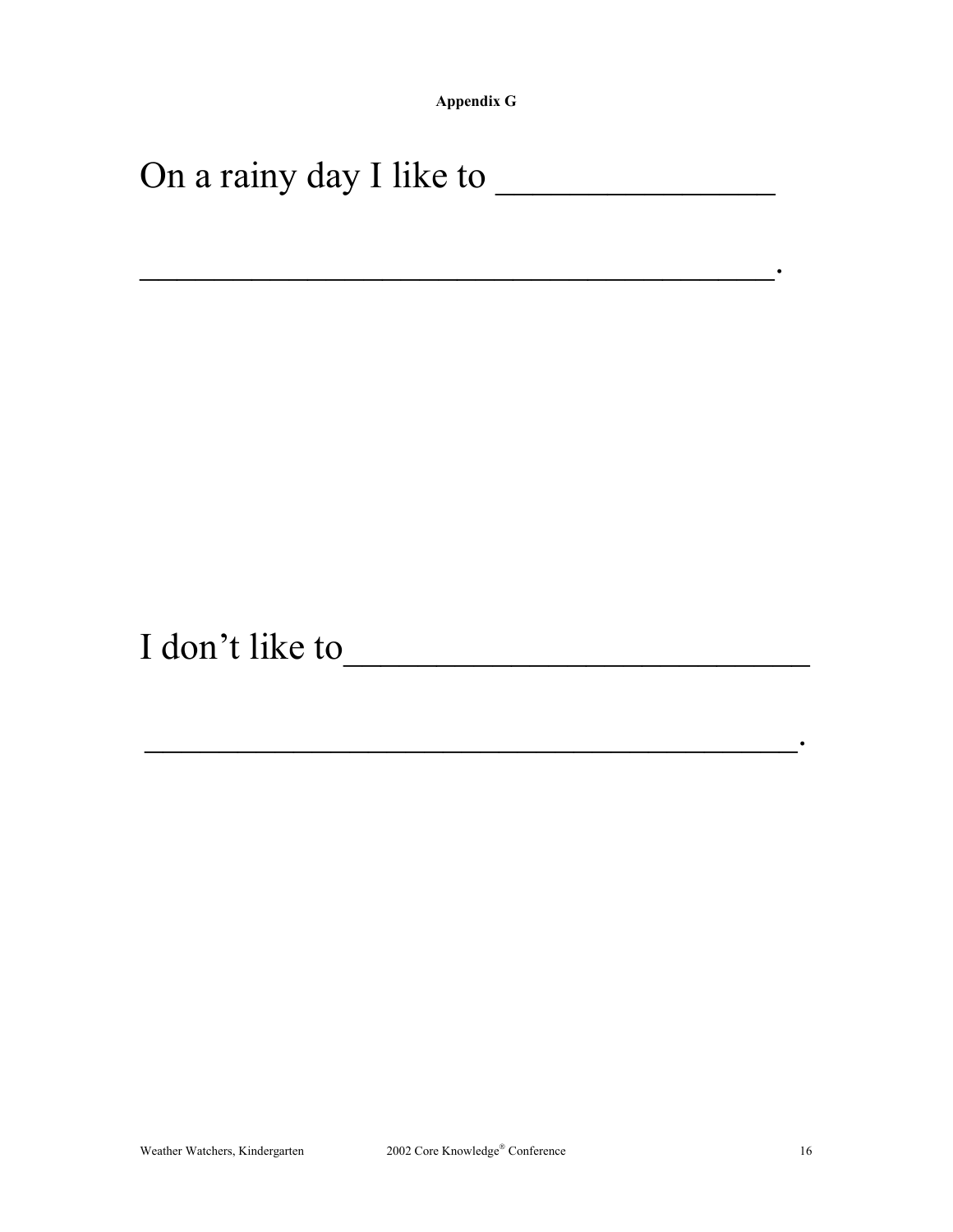**Appendix H**

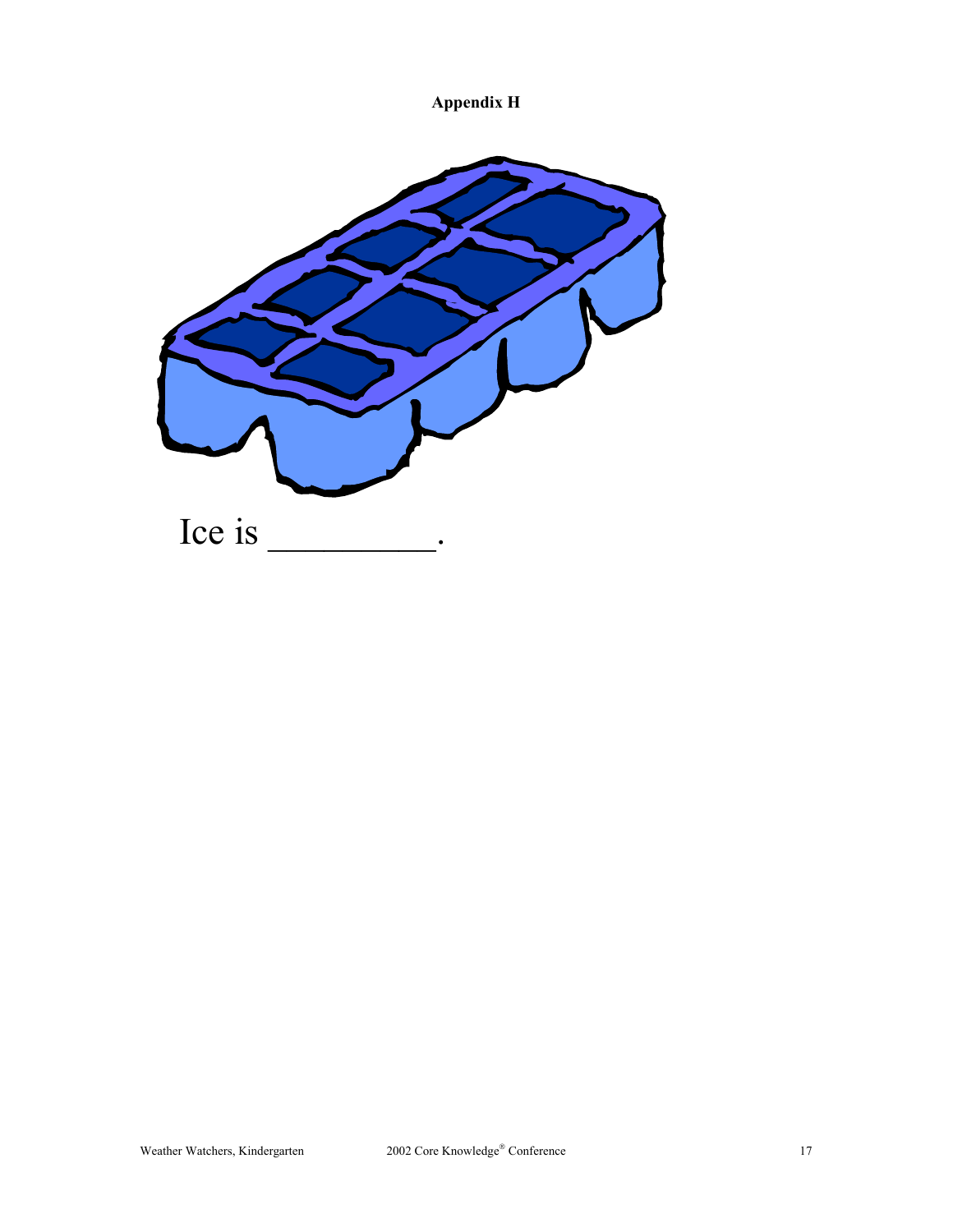

### Refrigerated water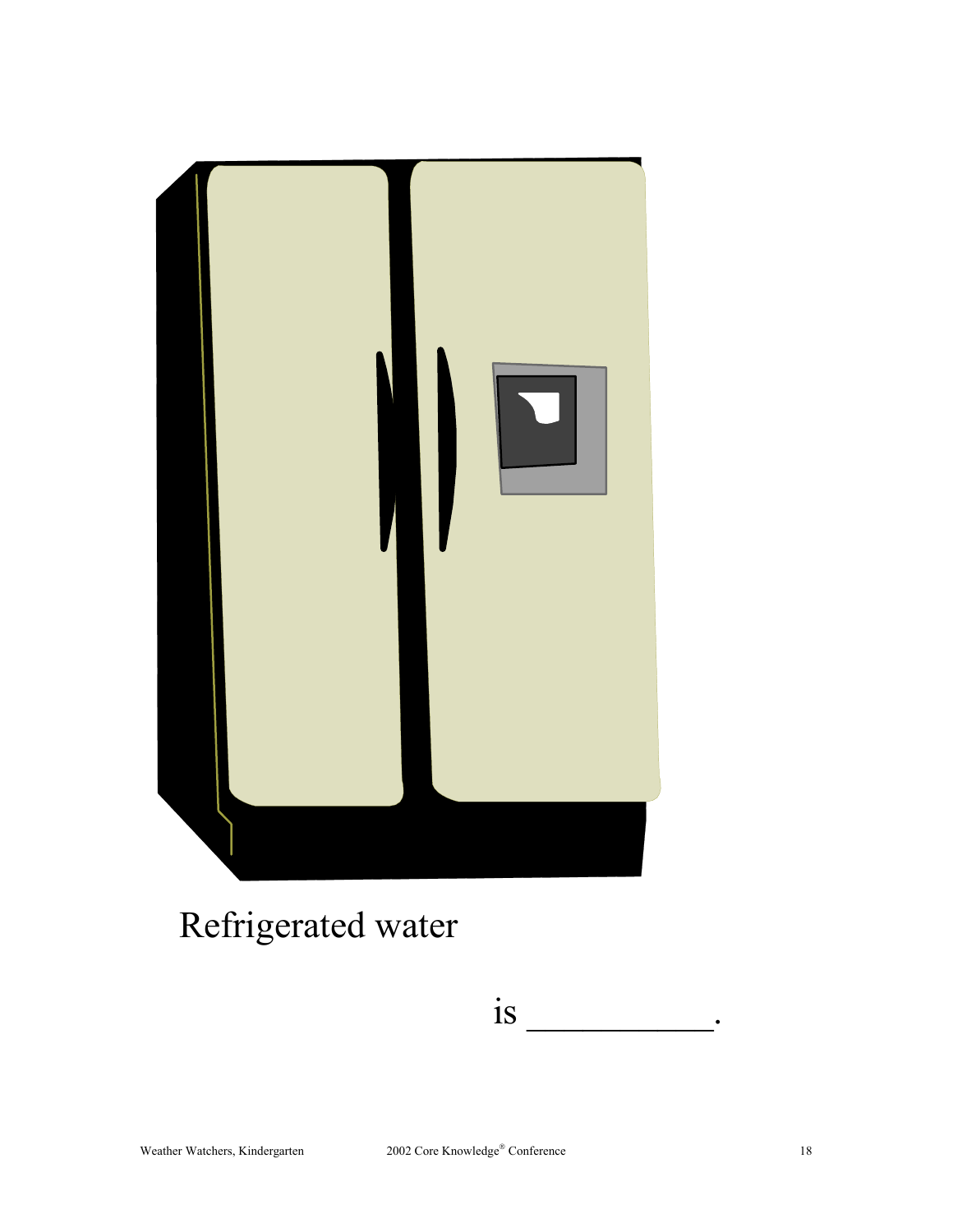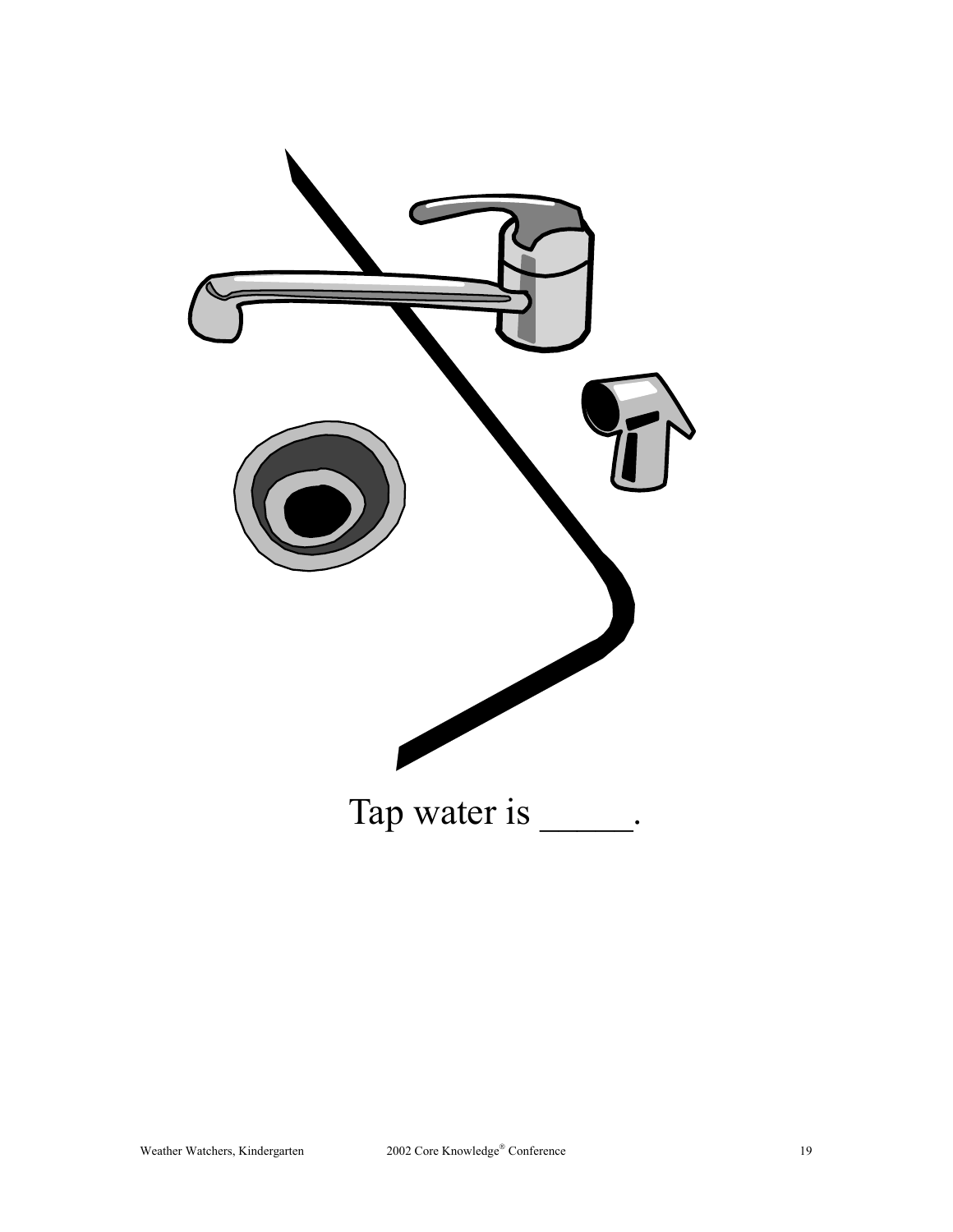**Appendix I**

I see a lot of things on a snowy day.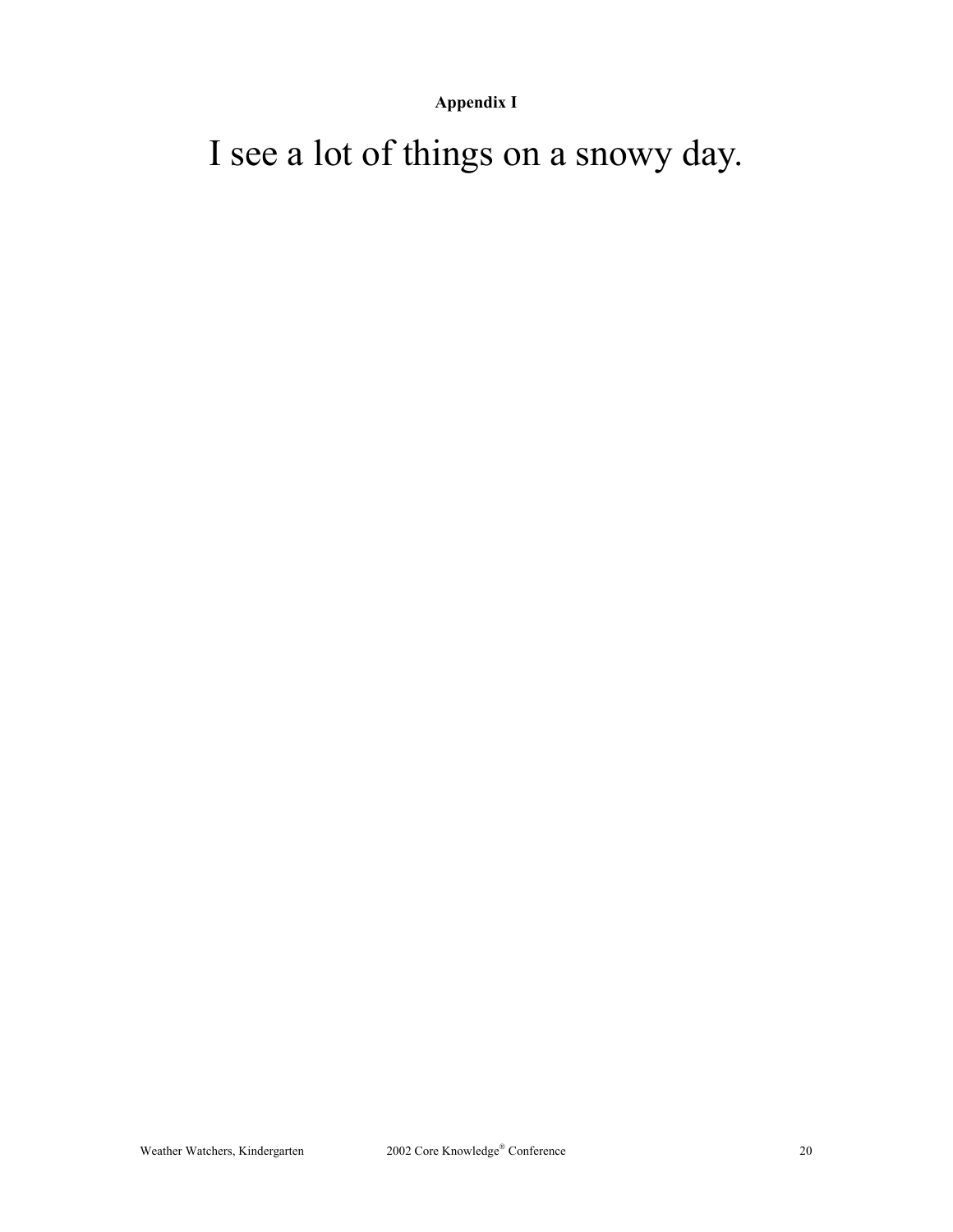| Appendix J |  |
|------------|--|
|            |  |

 $\mathcal{L}_\text{max}$  and  $\mathcal{L}_\text{max}$  and  $\mathcal{L}_\text{max}$  and  $\mathcal{L}_\text{max}$  and  $\mathcal{L}_\text{max}$ 

| During a storm I |  |
|------------------|--|
|------------------|--|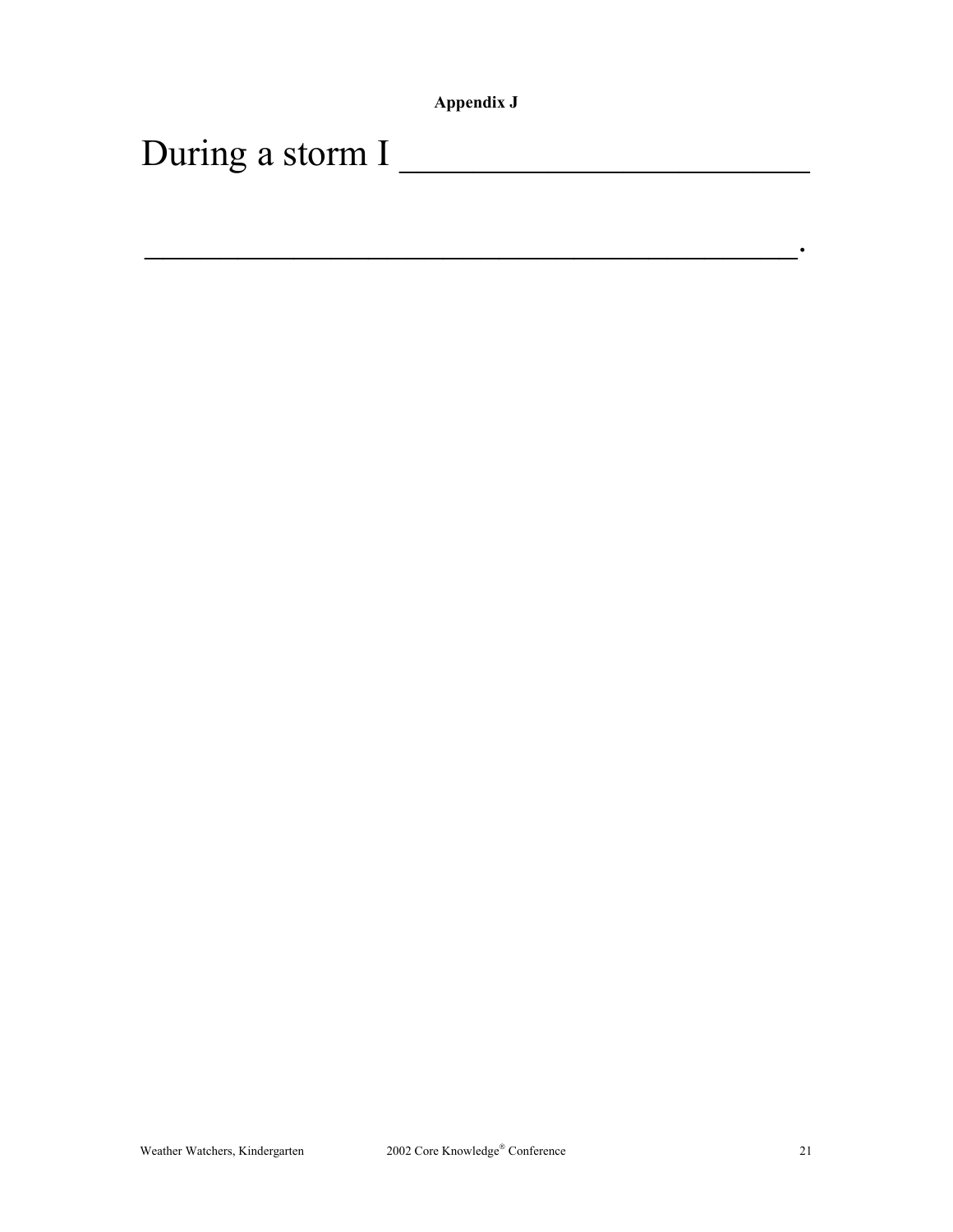**Appendix K** 

 $\mathcal{L}_\text{max}$  and  $\mathcal{L}_\text{max}$  and  $\mathcal{L}_\text{max}$  and  $\mathcal{L}_\text{max}$  and  $\mathcal{L}_\text{max}$ 

On a windy day, I can